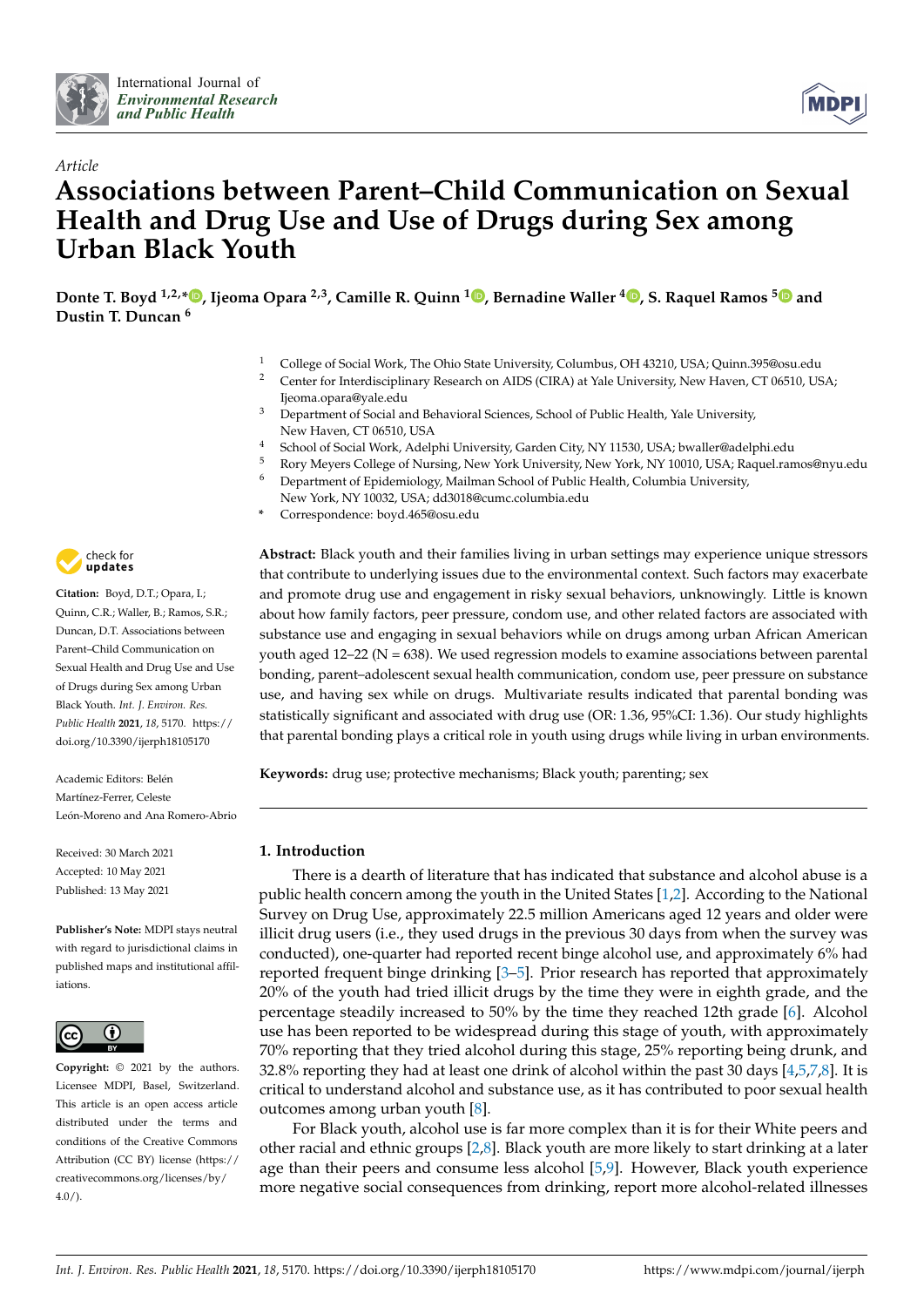and injuries, and are less likely to recover from alcohol dependence when compared to White youth [\[2](#page-11-1)[,10](#page-11-9)[,11\]](#page-11-10). Although the rate of alcohol use is significantly lower among Black youth compared to other racial and ethnic groups, the rate of illicit drug use among them is higher [\[5\]](#page-11-3). A plethora of studies have focused on the impact of substance use on sexual health in urban communities [\[12,](#page-11-11)[13\]](#page-11-12). However, very few studies have focused on the role of the Black family and their impact on the sexual risk behaviors and alcohol and substance use among Black youth.

Those in urban centers are especially at risk of negative sexual outcomes for multiple reasons, including greater exposure to sexually transmitted infections (STIs) [\[14,](#page-11-13)[15\]](#page-11-14). Black youth residing in urban areas typically reflect lower rates of substance use and co-occurring sexual activity compared to their White peers; however, they experience poorer health outcomes, including elevated rates of contracting HIV and STIs [\[16](#page-11-15)[–21\]](#page-12-0). While drug use rates among Black youth are lower than those among other racial groups, Black youth who use drugs tend to have worse health outcomes and negative consequences associated with drug use, such as suspension from school, involvement in the (juvenile) criminal justice system, and poor sexual health outcomes [\[22](#page-12-1)[,23\]](#page-12-2). While prior research has primarily focused on risk factors for Black youth, there is emerging evidence regarding protective factors that serve as a buffer against substance and drug use for Black youth living in the urban environment.

Parent–child communication has been shown to be a significant protective factor for youth [\[21](#page-12-0)[,24\]](#page-12-3), and evidence has indicated that parent–child communication is the preferred source of quality sexual health education as well as an effective means of maintaining sexual well-being among urban Black youth [\[25](#page-12-4)[,26\]](#page-12-5). Black male youth residing in the inner city whose mothers are supportive and openly communicate with them about their sexual health are less likely to take sexual risks that lead to unprotected sex, unwanted pregnancies, and HIV and other STIs [\[27–](#page-12-6)[29\]](#page-12-7). Mothers are typically the lead communicators in Black families and generally assume the role of the sexual health educator within the home [\[29\]](#page-12-7). Sexual health conversations with parents are also positively correlated with urban Black males' improved decision making regarding sexual health [\[29\]](#page-12-7).

Some promising, albeit limited evidence has revealed the effects of Black fathers taking the lead in facilitating sexual health communication with their children. Black youth in urban settings whose fathers freely converse with them about the responsibility of sexual intercourse generally abstain, delay initial sexual experiences, and employ protective measures when they do decide to become sexually active [\[30](#page-12-8)[,31\]](#page-12-9). Harris et al. [\[28\]](#page-12-10) utilized a sample of 100 father–son dyads in an urban setting and found that emotional connectedness and open communication between fathers and sons resulted in youth taking fewer sexual risks along with an increased likelihood that they would practice safe sex.

## *1.1. Lack of Research on Sexual Health and Drug Use among Black Youth (Including Research on Parent–Child Communication)*

Ecological and cultural factors influence Black youth's engagement in sexual risk behaviors and drug use [\[32\]](#page-12-11). At the ecological level, family and other social and contextual factors (i.e., gender, social class, etc.) impact sexual risk behaviors and drug use among this population. For instance, family substance use history and attitudes, family conflict, lack of family support, and high parent–child conflict are factors that contribute to substance use and the youth's engagement in sexual risk behaviors [\[19,](#page-11-16)[33](#page-12-12)[–35\]](#page-12-13). Other literature has demonstrated that youth are more likely to use condoms, have reduced numbers of sexual partners, get tested for HIV, and use drugs when they have positive relationships with their parents and communicate with their parents about sex [\[19,](#page-11-16)[21,](#page-12-0)[24\]](#page-12-3). In addition, prior research has demonstrated that drug use often co-occurs with sexual intercourse that is influenced by these ecological factors. However, there is a gap in the literature on how Black parents influence their teenage children through communication on sex and bonding and how these factors influence whether their child will have sex under the influence of drugs or alcohol [\[36\]](#page-12-14).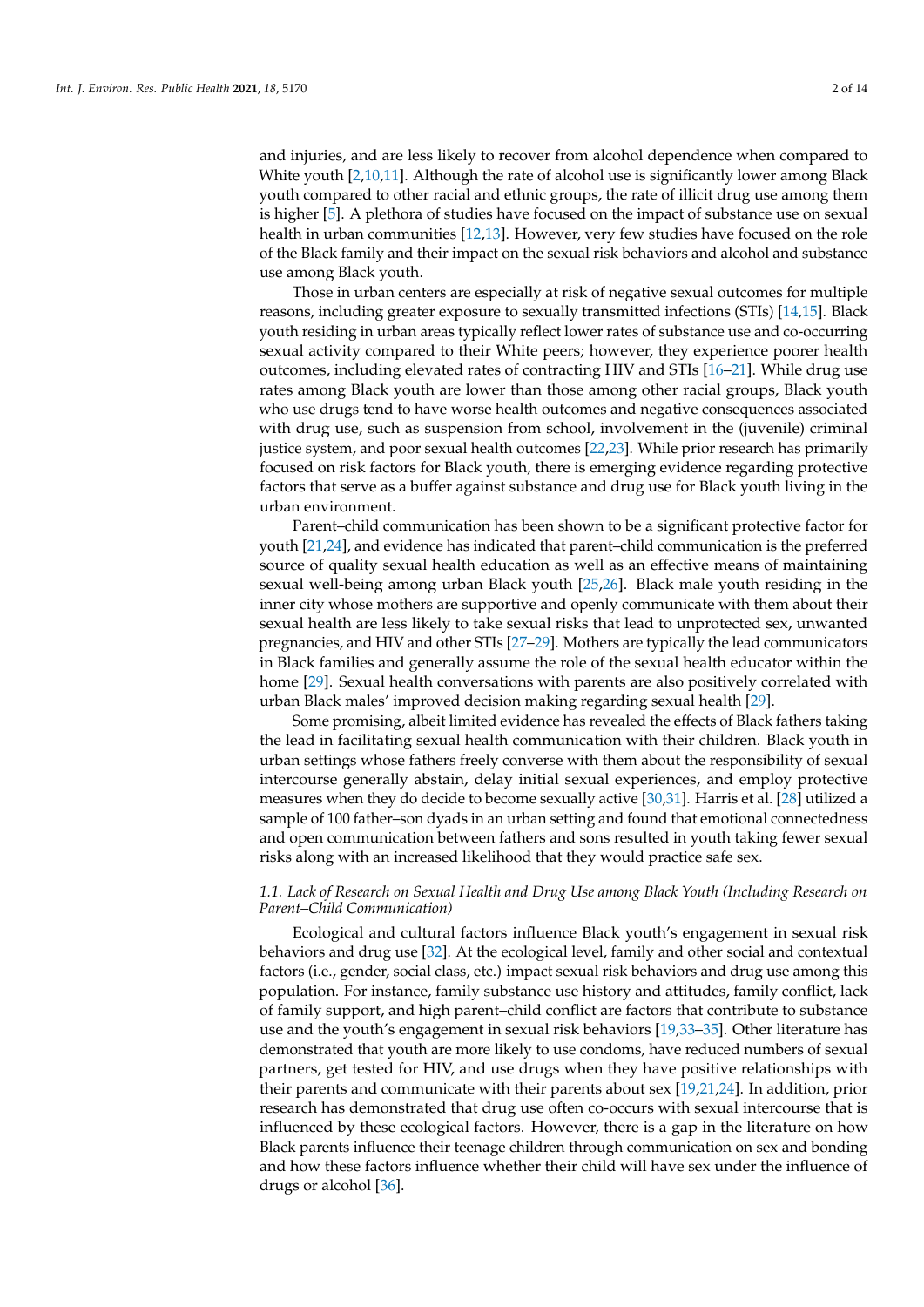## *1.2. Contextual Risk Factors among Urban Black Youth*

Urban Black youth who live in under-resourced neighborhoods often experience poverty and are exposed to high crime rates and disorganized communities. This exposure may indirectly make them predisposed to a sense of hopelessness about their future [\[19\]](#page-11-16). Youth research has found that hopelessness is associated with having sex at an early age, multiple sexual partners, and condomless sex [\[37](#page-12-15)[,38\]](#page-12-16). Context is especially important because adolescence is a period of time when youth are mostly influenced by peers in their immediate surroundings where social norms are developed, maintained, communicated, and replicated [\[38\]](#page-12-16). Consequently, it is essential to understand Black families' parenting practices and peers influence for a more in-depth understanding of its effects on the youth's likelihood of engaging in risk-taking behaviors.

#### *1.3. Ecodevelopment Theory*

The theory of ecodevelopment provides a comprehensive understanding of how Black urban youth's socio-contextual position and the interplay of these factors with their development elucidate the risk and protective factors that operate during adolescence [\[39\]](#page-12-17). Based on Bronfenbrenner's construction of social ecology, the ecodevelopment theory postulates that youth development is dependent on influences from four interrelated systems: the microsystem (i.e., parental conversations on sexual health and drug use), the mesosystem (i.e., how peers are monitored by their parents), the exosystem (i.e., parental support systems), and the macrosystem (i.e., culture and cultural shifts) in which they are situated [\[40,](#page-12-18)[41\]](#page-12-19). Additionally, the ecodevelopment theory posits that youth's interactions with and the ways in which they are influenced by these external systems influence their perspectives and behaviors and shape the corresponding risk and/or protective factors as well as their potential relationships. This theory reflects many of the ways in which urban Black youths' socio-cultural context may influence their behaviors, including risky behaviors. Further, it is important to center adolescent health outcomes as a result of social positions across these systems based on parent–child communication as a family mechanism [\[42\]](#page-12-20).

#### *1.4. Current Study*

While the misuse of alcohol and drugs is a growing problem in the United States, it has become a serious problem for youth and young adults in urban areas. Although substance misuse can occur at any age, the adolescent and young adult years are particularly critical at-risk periods. Prior research has indicated that youth who have used substances are more likely to engage in sexual risk behaviors, such as becoming sexually active, having multiple sex partners, not using a condom, and undergoing pregnancy before the age of 15. To understand Black youth's experience with substance, use and sex under the influence of drugs or alcohol, we examined the role of parent–youth bonding and sexual health communication and investigated whether contextual factors contribute to or prevent substance use and sex while on drugs among this population in an urban context. This study drew on the ecodevelopment theory, which was a fitting theoretical lens that was employed to interrogate the effect of parent–child communication on sexual health as a protective factor against urban Black youth's likelihood of engaging in illicit drug use and co-occurring sexual risk behaviors.

#### **2. Methods**

#### *2.1. Sampling*

Data were collected from the Resilience Project of 2014, a study that examined protective and risk factors related to the sexual risk behaviors of urban Black youth living in large Midwestern cities [\[8,](#page-11-7)[9\]](#page-11-8). Participants were recruited from high schools, youth programs and church groups, and public spaces where the youth congregate in the community (e.g., movie theaters and parks). The majority of the participants lived in predominately Black and low-income urban neighborhoods, and the average household income was between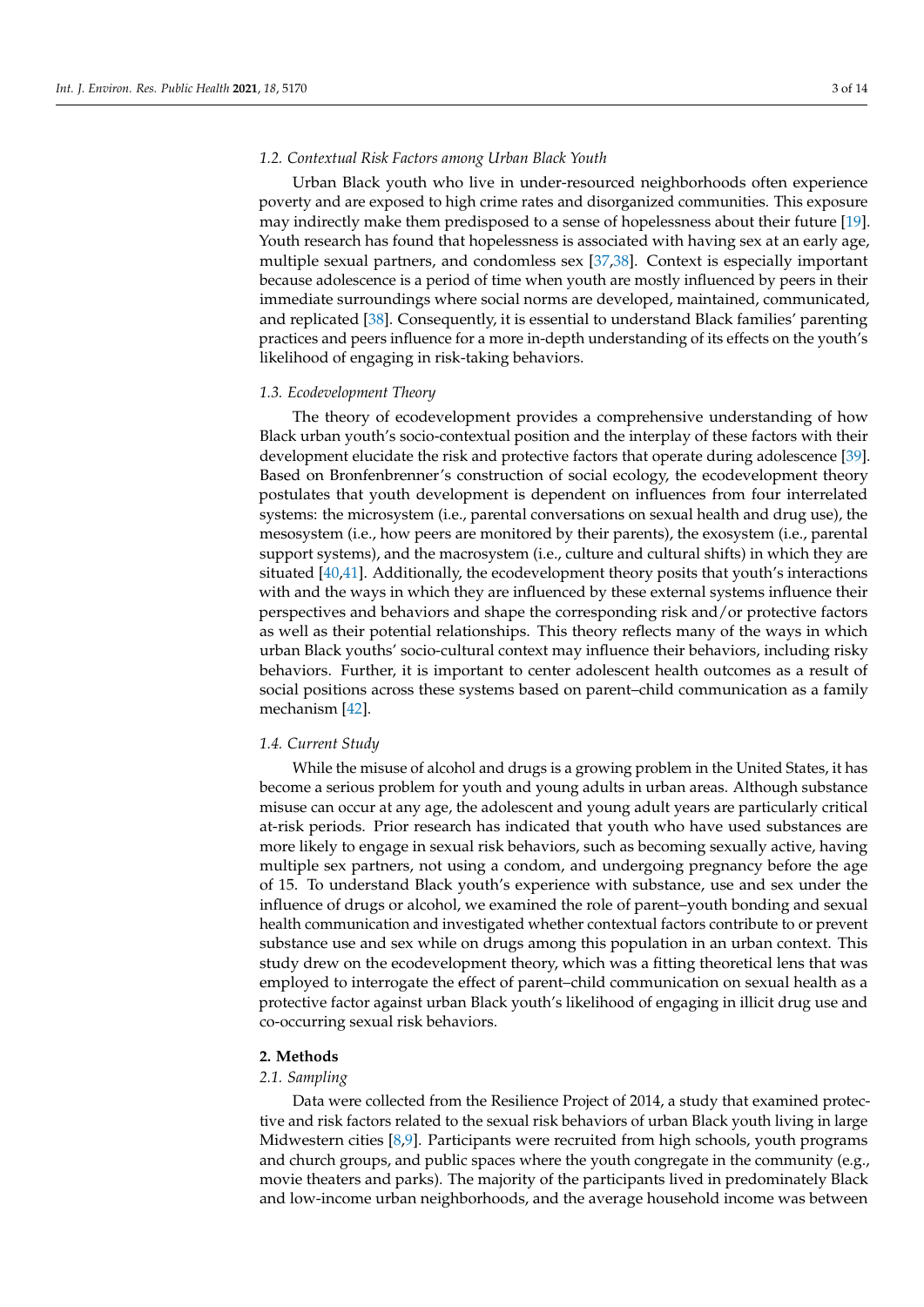USD 24,049 and USD 35,946, which was below the city average of approximately USD 43,000. Based on the 753 participants who were initially invited to enroll in the study, the response rate for this study was 87%. Youth were eligible for the study if they identified as Black/African American and were between the ages of 12 and 22.

#### *2.2. Procedures*

For participants under the age of 18, parental consent and youth assent were obtained for all study participants, and a meticulous letter describing the study was provided to parents. To collect data from schools, youth programs, and church groups, researchers received permission to recruit participants from principals and group leaders. Flyers describing the study were posted at each of these locations, and trained research assistants introduced the study to potential participants in these settings. All research assistants completed human subjects training, which included collecting informed consent and protecting the rights and confidentiality of each participant. Only youth who returned signed consent forms participated in the study. Youth who were recruited in public venues were only allowed to participate in the study if their parent was present and provided consent.

Participants ( $N = 638$ ) who were recruited from community programs, churches, and schools received the questionnaire in these respective locations. For those who were recruited in public venues, the questionnaires were given in quiet spaces, such as a library, at or near those venues, which were chosen by the participant. Approximately 45 min were required to complete the questionnaire, and the youth were compensated with a USD 10 gift card. This study was approved by the Institutional Review Board.

#### *2.3. Measures*

The two outcome variables of this study were drug use and sex under the influence of drugs or alcohol. Drug use was assessed by the use of three or more recreational drugs: "Have you taken a substance such as cigarettes, ecstasy, codeine, alcohol, and marijuana in the last 30 days?" Sex while on drugs or alcohol was assessed using the following question: "The last time you had sexual intercourse, did you have any alcoholic drinks and/or take any drugs before having sexual intercourse?" These dichotomous (i.e., yes and no) variables were derived from previous studies [\[8](#page-11-7)[,9\]](#page-11-8). Associations between these outcomes and contextual and sociocultural variables were examined.

Several contextual variables were collected and included as covariates. Participants were asked to indicate their age, gender, sexual orientation, and whether they were receiving government assistance [\[8](#page-11-7)[,9\]](#page-11-8). Participants were also asked the following questions: "In the past 12 months, have you had sex with someone in exchange for something other than drugs?" and "In the past 12 months, have you had sex with someone in exchange for drugs?" Both were dichotomous variables with yes or no responses. Condom use was assessed using the following question: "The last time you had sexual intercourse, did you use a condom?", and this was based on a dichotomous (i.e., yes and no) response.

Several measures were used to assess the cultural variables.

# *2.4. Parent–Adolescent Sexual Health Communication*

This was measured using a 12-item scale, and the respondents were asked about how much information their parents had shared with them. Participants responded to items such as "human sexuality (with human sexuality defined as what sex is, how to have sex, and why people have sex)", "menstruation", and "HIV/AIDs". The response categories ranged from  $1 =$  none to  $5 =$  extensive, and higher scores indicated a higher degree of communication between the youth and their parent regarding sexual health. The Cronbach's alpha for this scale was  $0.92$  (M = 22.82, SD = 12.65, range = 0–48).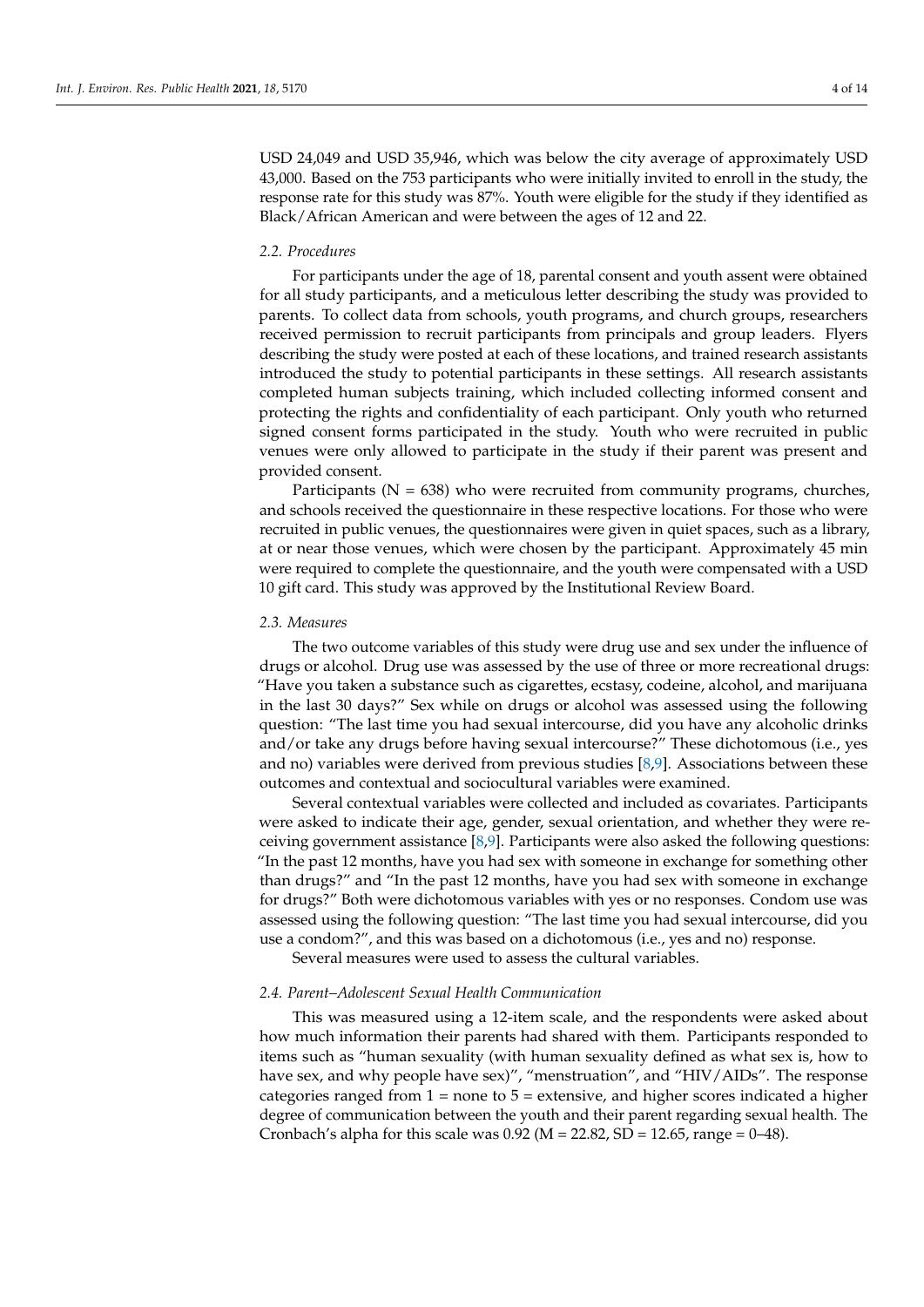## *2.5. Parental Bonding*

This four-item scale (ranging from  $1 =$  not at all to  $5 =$  very much) asked the respondents the following questions: (1) "How close do you feel to your father?"; (2) "How close do you feel to your mother?"; (3) "How much do you think your father cares about you?"; (4) "How much do you think your mother cares about you?" These items were reverse-scored as necessary such that a higher score indicated more of the attribute named in the label. The Cronbach's alpha for this scale was  $0.76$  (M = 3.85, SD = 1.064, range = 0–5).

## *2.6. Peer Pressure*

This was measured using a 12-item scale, and the respondents were asked about their 10 closest friends, i.e., persons they trusted and depended on and who influenced their ideas and behaviors. Participants responded to items such as "How many of your 10 closest friends drink alcohol?" and "How many of your 10 closest friends have smoked marijuana?" The response categories ranged from  $1 =$  none to  $5 =$  most, and higher scores indicated an increase in the number of peers influencing their ideas and behavior. The Cronbach's alpha for this scale was  $0.90$  (M = 1.15, SD = 0.86, Range = 0–4).

#### *2.7. Statistical Analysis*

All analyses were performed using STATA 16. All analyses were conducted on observations that included non-missing data for both outcome variables—Substance use and sex while on drugs. Statistical tests of associations were conducted between the independent variables (peer pressure, condom use, parental bonding, and parent–adolescent sexual communication) and the covariates (age, gender, sexual orientation, government assistance, having sex in exchange for drugs, and having sex in exchange for something other than drugs) the two outcome variables, drug use and sex while on drugs. We conducted univariate analyses to describe the overall sample. Additionally, we conducted Chi-square tests test for binary and categorical measures between the study outcomes (i.e., drug use and sex while on drugs or alcohol use) and the contextual variables. Next, prevalence ratios (PR) were generated using a Poisson regression with robust errors due to high prevalence of the outcome, drug use [\[43](#page-12-21)[–45\]](#page-12-22). The model was used to estimate the adjusted prevalence ratios, controlling for potential confounders selected a priori based on the prior literature. Lastly, a multivariate analysis was conducted on the outcome sex under the influence of drugs or alcohol, and their adjusted odds ratios, their 95% confidence intervals, and respective *p*-values were calculated. Survey data were analyzed based on listwise deletion, and for the survey scales, a mean score of the scale items was generated for participants with non-missing data.

## **3. Results**

#### *3.1. Sample Characteristics*

The analytic sample for this study was composed of 636 participants. Table [1](#page-5-0) displays the descriptive statistics of the overall sample relative to all of the major variables of the study. Among the participants, 45% were male and 54% were female, and the mean age was 16 years (SD = 1.41). Slightly over three-fourths  $(76.5%)$  of the overall sample qualified for free or reduced school lunch. Approximately 60% of the sample stated that they had made their sexual debut.

Of the 636 Black youths, 60% (372) reported the use of marijuana in the past three months. Approximately 49.5% (315) of youths reported using alcohol in the past 30 days. Fifteen percent (90) of Black youths reported using cigarettes and 17% (107) reported using lean or krokodil in the past 30 days. Only 6% reported using ecstasy and 3% self-reported using crack or cocaine in the last 30 days. Of all youth, only 31% reported using a condom during their last time of having sexual intercourse. Lastly, 9% of the sample reported having sex while on alcohol/drugs without condoms.

Table [2](#page-5-1) presents a comparison of the sample characteristics and sociocultural factors in relation to drug use among Black youth. A Chi-square test of independence was performed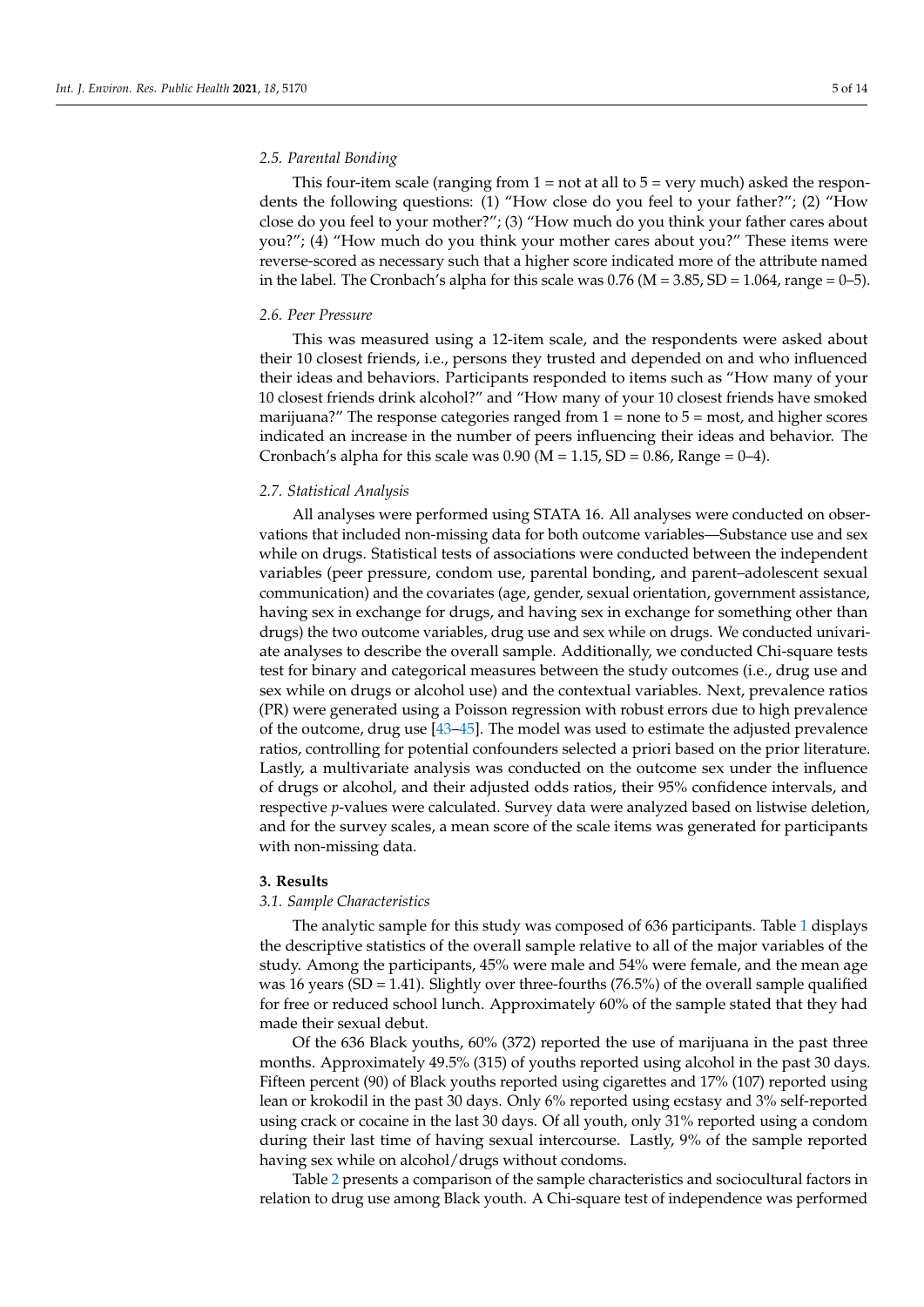to examine the relationship between age and drug use. In regard to different age groups, those between the ages of 19 and 22 ( $\chi^2(1)$  = 19.81,  $p < 0.001$ ) as well as between 15 and 18 ( $\chi^2(1)$  = 18.22,  $p < 0.001$ ) were all significantly associated with drug use. In regard to different sexual orientation groups, those who self-identified as gay  $(\chi^2(1) = 14.58, p < 0.001)$ and bisexual  $(\chi^2(1) = 14.55, p < 0.001)$  were associated with drug use. Condom use was associated with drug use to a greater extent in the case of those who said no to condom use compared to those who said yes ( $\chi^2(1) = 5.29$ ,  $p < 0.021$ ).

<span id="page-5-0"></span>**Table 1.** Sample characteristics (*N* = 636).

| Variable                                     | Frequency $(\%)$ |                | Total Response (%) |
|----------------------------------------------|------------------|----------------|--------------------|
| Gender                                       | Yes              | N <sub>o</sub> |                    |
| Male                                         |                  |                | 290(45%)           |
| Female                                       |                  |                | 346 (54%)          |
| Drug use                                     |                  |                |                    |
| Marijuana use                                | 372 (60)         | 250(40)        | 622                |
| Alcohol use                                  | 315(49.5)        | 321 (50)       | 636                |
| Ecstasy use                                  | 37(6)            | 598 (94)       | 636                |
| Cigarette use                                | 90(15)           | 543 (85)       | 636                |
| Lean or krokodil                             | 107(17)          | 515 (83)       | 622                |
| Crack or cocaine use                         | 15(3)            | 602 (97)       | 622                |
| Sexual behaviors                             |                  |                |                    |
| Sexual debut                                 | 203(60)          | 137(40)        | 340                |
| Sex while on alcohol/drugs without condoms   | 31(9)            | 331 (91)       | 362                |
| Use of condom during last sexual intercourse | 110 (31)         | 245 (69)       | 355                |

Note. The mean age for the study sample is 16, and the SD is 1.41. The median age for sexual debut is 14.

| Variable                                   | Drug Use         | No Drug Use    | $\chi^2$ | <i>p</i> -Value |
|--------------------------------------------|------------------|----------------|----------|-----------------|
| Gender                                     |                  |                |          |                 |
| Male                                       | 189              | 87             | 0.042    | 0.828           |
| Female (reference)                         | 109              | 228            |          |                 |
| Age                                        |                  |                |          |                 |
| 12-14 (reference)                          | 20               | 95             |          |                 |
| $15 - 18$                                  | 137              | 273            | 18.22    | 0.001           |
| $19 - 22$                                  | 39               | 48             | 19.18    | 0.001           |
| Government assistance                      |                  |                | 2.95     | 0.090           |
| Yes (reference)                            | 39               | 154            |          |                 |
| N <sub>o</sub>                             | 110              | 304            |          |                 |
| Sexual orientation                         |                  |                |          |                 |
| Heterosexual (reference)                   | 141              | 324            |          |                 |
| Gay                                        | 13               | 11             | 14.58    | 0.012           |
| Bisexual                                   | 27               | 31             | 14.55    | 0.012           |
| Pansexual                                  | 3                | $\overline{4}$ |          |                 |
| Transgender                                | $\boldsymbol{0}$ | 3              |          |                 |
| Other                                      | 3                | 10             |          |                 |
| Condom use                                 |                  |                |          |                 |
| Yes (reference)                            | 151              | 86             | 5.29     | 0.021           |
| N <sub>o</sub>                             | 52               | 53             |          |                 |
| Having sex in exchange for drugs           |                  |                |          |                 |
| Yes (reference)                            | 27               | 14             | 1.309    | 0.245           |
| N <sub>o</sub>                             | 173              | 127            |          |                 |
| Having sex in exchange for something other |                  |                |          |                 |
| than drugs                                 |                  |                |          |                 |
| Yes (reference)                            | 10               | 5              | 0.529    | 0.467           |
| No                                         | 164              | 123            |          |                 |

<span id="page-5-1"></span>**Table 2.** Comparison of Chi-square test between drug use and sociocultural variables (*N* = 613).

Table [3](#page-6-0) presents a comparison of the sample characteristics and sociocultural factors in relation to sex under the influence of drugs or alcohol among Black youth. It was observed that there was a statistically significant association between those who self-identified as being male and drug use ( $\chi^2(1)$  = 7.98,  $p$  < 0.05). A Chi-square test of independence was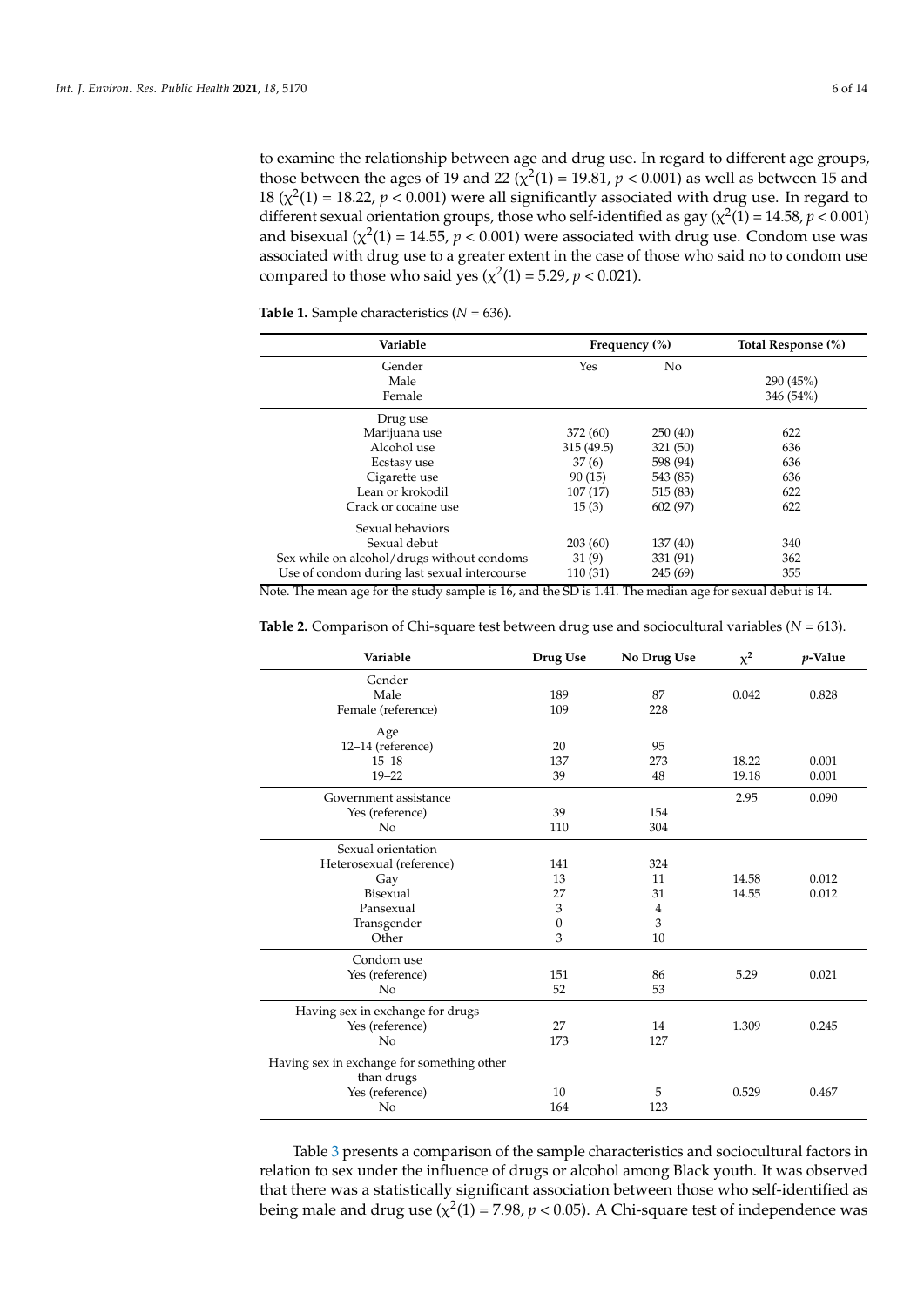performed to examine the relationship between age and sex while on drugs, which was not statistically significant. Having sex in exchange for drugs was associated with sex under the influence of drugs or alcohol ( $\chi^2(1)$  = 33.78,  $p < 0.001$ ). Having sex in exchange for something other than drugs was associated with sex under the influence of drugs or during alcohol use  $(\chi^2(1) = 38.75, p < 0.001)$ .

<span id="page-6-0"></span>**Table 3.** Comparison of Chi-square test between sex while on drugs or alcohol and sociocultural variables.

| Variable                                                 | Sex on Drugs or<br>Alcohol | No Sex on Drugs<br>or Alcohol | $\chi^2$ | $p$ -Value |
|----------------------------------------------------------|----------------------------|-------------------------------|----------|------------|
| Gender                                                   |                            |                               |          |            |
| Male                                                     | 25                         | 187                           | 7.98     | 0.005      |
| Female (reference)                                       | 5                          | 142                           |          |            |
| Age                                                      |                            |                               |          |            |
| 12-14 (reference)                                        | 3                          | 27                            |          |            |
| $15 - 18$                                                | 24                         | 239                           | 1.56     | 0.458      |
| $19 - 22$                                                | 3                          | 63                            | 1.77     | 0.395      |
| Government assistance                                    |                            |                               |          |            |
| Yes (reference)                                          | 24                         | 254                           | 0.069    | 0.792      |
| No                                                       | 6                          | 72                            |          |            |
| Sexual orientation                                       |                            |                               |          |            |
| Heterosexual (reference)                                 | 23                         | 241                           |          |            |
| Gay                                                      | $\mathbf{1}$               | 12                            | 1.55     | 0.906      |
| Bisexual                                                 | $\overline{2}$             | 37                            | 2.13     | 0.830      |
| Pansexual                                                | $\theta$                   | 6                             |          |            |
| Transgender                                              | $\Omega$                   | 1                             |          |            |
| Other                                                    | $\mathbf{1}$               | 6                             |          |            |
| Condom use                                               |                            |                               |          |            |
| Yes (reference)                                          | 223                        | 102                           | 28.59    | 0.593      |
| No                                                       | 8                          | 22                            |          |            |
| Having sex in exchange for<br>drugs                      |                            |                               |          |            |
| Yes (reference)                                          | 19                         | 9                             | 33.78    | 0.001      |
| No                                                       | 34                         | 247                           |          |            |
| Having sex in exchange for<br>something other than drugs |                            |                               |          |            |
| Yes (reference)                                          | 24                         | 5                             | 38.75    | 0.001      |
| No                                                       | 164                        | 284                           |          |            |

## *3.2. Drug Use*

As presented in Table [4,](#page-7-0) the overall model was statistically significant. An increase in parent–child sexual health communication decreased the prevalence of drug use among Black youth (PR: 0.01, 95% CI: 0.00, 0.02). The prevalence of drug use decreased with an increase in parental bonding (PR: 0.14, 95% CI: 0.05, 0.23). Lower levels of peer pressure decreased the prevalence of drug use in youth (PR: 0.39, 95% CI: 0.28,0.49). An increase in condom use decreased the prevalence of drug use (PR = 0.52, 95% CI: 0.28, 0.95). Drug prevalence was higher among males than females (PR = 0.74, 95% CI: 0.61, 0.90).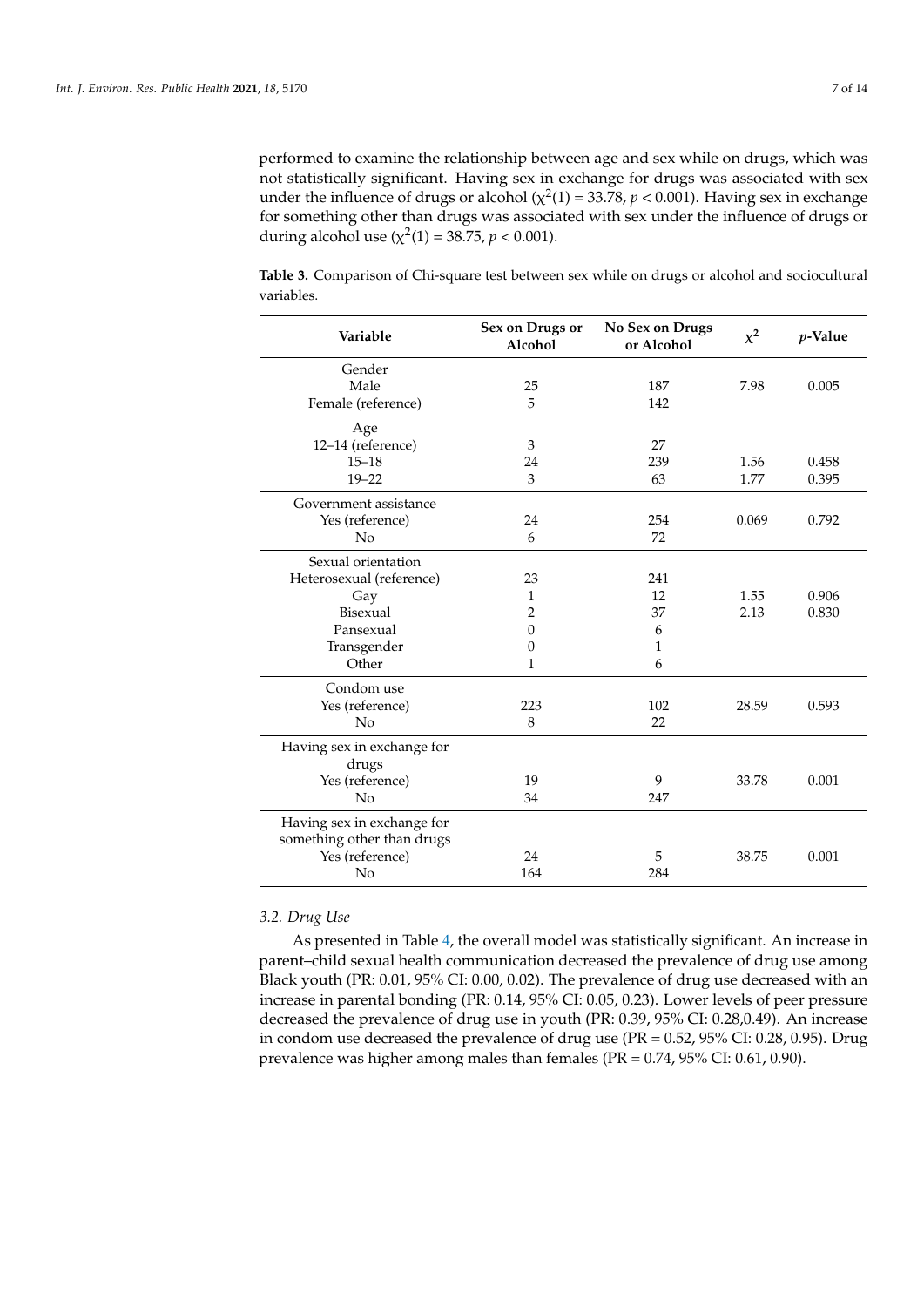|                                                                           | <b>Prevalence Ratios (PR)</b> | 95% CI           |
|---------------------------------------------------------------------------|-------------------------------|------------------|
| Parent-child sexual health communication                                  | $0.01**$                      | (0.00, 0.02)     |
| Parental bonding                                                          | $0.14**$                      | $(-0.21, -0.03)$ |
| Peer pressure                                                             | $0.39***$                     | (0.28, 0.49)     |
| Condom use (yes, reference)                                               | $0.52*$                       | (0.28, 0.95)     |
| Sexual orientation<br>Heterosexual                                        |                               |                  |
| Gay                                                                       | 1.16                          | (0.74, 1.80)     |
| Bisexual                                                                  | 1.11                          | (0.87, 1.40)     |
| Other                                                                     | 0.48                          | (0.12, 1.90)     |
| Pansexual                                                                 | 1.55                          | (0.18, 12.74)    |
| Age<br>12-14 (reference)                                                  |                               |                  |
| $15 - 18$                                                                 | 1.28                          | (0.88, 1.87)     |
| $19 - 22$                                                                 | 1.24                          | (0.81, 1.89)     |
| Gender (female)                                                           | $0.74**$                      | (0.61, 0.90)     |
| Government assistance (yes, reference)                                    | 0.05                          | $(-2.03, 0.21)$  |
| Having sex in exchange for drugs (yes, reference)                         | 0.91                          | (0.60, 1.37)     |
| Having sex in exchange for something other than<br>drugs (yes, reference) | 1.38                          | (0.90, 2.12)     |

<span id="page-7-0"></span>

| Table 4. Estimated prevalence ratio for drug use among Black youth $(N = 340)$ . |  |  |  |  |
|----------------------------------------------------------------------------------|--|--|--|--|
|----------------------------------------------------------------------------------|--|--|--|--|

Note. \* Adjusted for age, sex, sexual orientation, government assistance, and gender. \*  $p < 0.05$ , \*\*  $p < 0.01$ , \*\*\* *p* < 0.001.

# *3.3. Sex under the Influence of Drugs or Alcohol*

As presented in Table [5,](#page-7-1) the overall model was statistically significant. Peer pressure was statistically significant and associated with sex under the influence of drugs/alcohol (OR = 0.17, 95% CI: 0.07, 0.37). Condom use was statistically significant and associated with having sex under the influence of drugs/alcohol (OR = 5.99, 95% CI: 1.32, 7.16). Those who identified as being male were more likely to have sex under the influence of drugs/alcohol when compared to females (OR = 0.16, 95% CI: 0.04, 0.35).

<span id="page-7-1"></span>**Table 5.** Multivariable analysis sex on drugs/alcohol (*N* = 340).

| <b>OR</b> | <b>SE</b> | 95% CI        |
|-----------|-----------|---------------|
| 0.99      | 0.24      | (0.94, 1.04)  |
| 0.73      | 0.16      | (0.48, 1.12)  |
| $0.17***$ | 0.69      | (0.07, 0.37)  |
| $5.99*$   | 4.11      | (1.32, 7.16)  |
|           |           |               |
| 4.67      | 5.99      | (0.37, 10.78) |
| 0.72      | 0.07      | (0.09, 5.32)  |
|           |           |               |
|           |           |               |
|           |           |               |
|           |           |               |
| 0.74      | 0.13      | (0.06, 8.32)  |
| 0.15      | 0.21      | (0.01, 2.56)  |
| $0.16**$  | 0.13      | (0.04, 0.35)  |
| 1.24      | 0.59      | (0.48, 3.20)  |
| 0.27      | 0.24      | (0.05, 1.54)  |
| 1.32      | 1.71      | (0.10, 16.70) |
|           |           |               |
|           |           |               |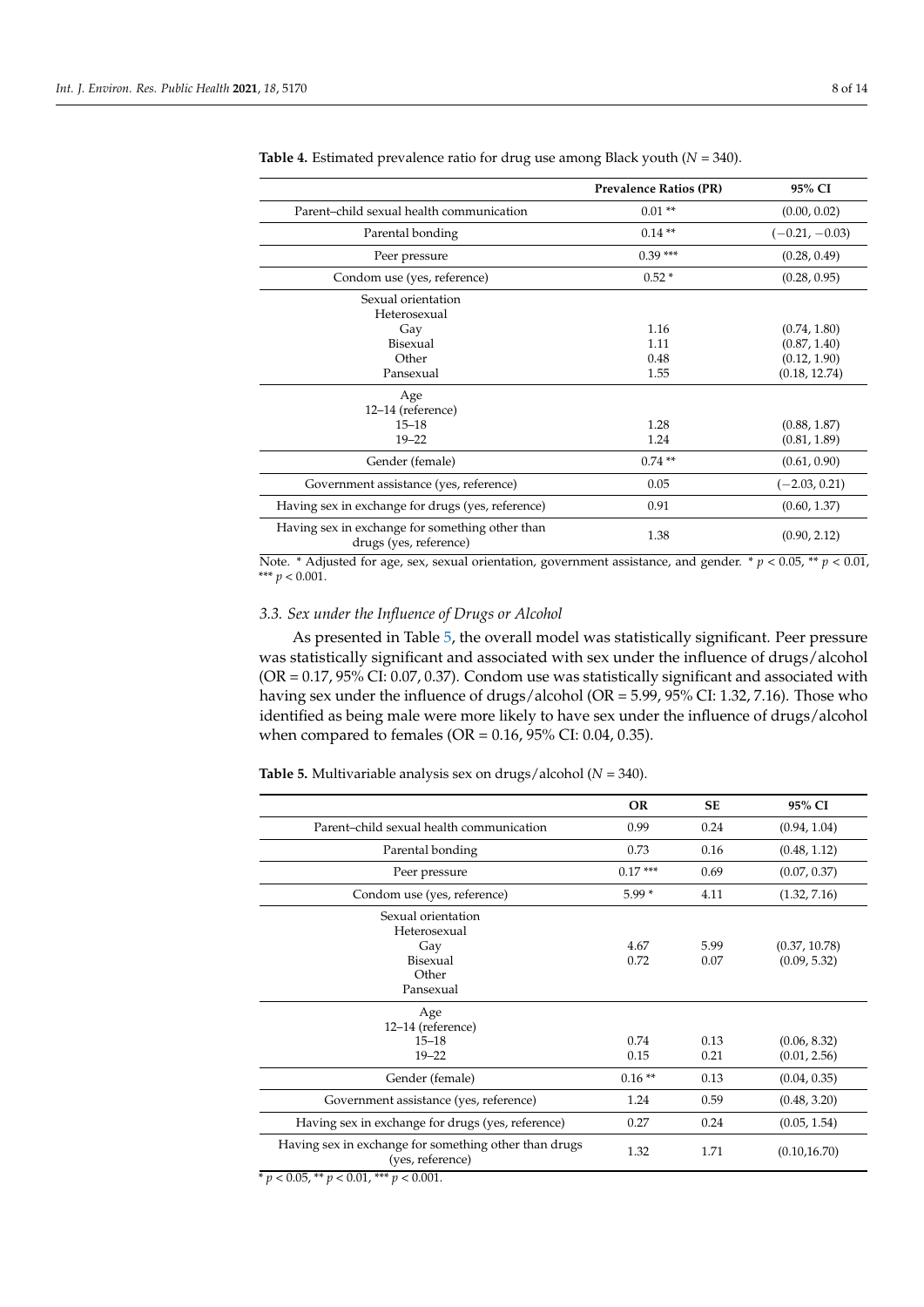# **4. Discussion**

This study examined the relationship between parent–child sexual health communication, parent–child relationships, peer pressure, and other contextual factors regarding drug use and sexual risk-taking among Black youth and young adults, which reflects the micro- and mesosystem levels of ecodevelopmental theory. The regional data reflected findings regarding adolescents' engagement in risky behaviors, which were a cause of concern. Our findings indicated that an increase in parent–child sexual communication, parental bonding, and lower levels of peer pressure decreased the prevalence rate of drug use among Black youth. These findings are consistent with the prior literature that parental factors can be protective for Black youth [\[21,](#page-12-0)[24\]](#page-12-3). Our results also indicated that youth who did not experience peer pressure were less likely to have sex while under the influence of alcohol or drugs, which suggests the effect of the mesosystem on Black youth and young adults in this sample. This finding aligned with previous research that examined the role of peer pressure and its influence on adolescent's risk behaviors [\[46](#page-12-23)[–48\]](#page-13-0). Understanding how parental processes influence substance use and sexual behavior among adolescents is crucial in prevention and intervention research. Further, this study contributes significantly to the literature on substance use among Black adolescents, especially since this is one of the few studies that has examined substance use and co-occurring risk behaviors, i.e., sex while under the influence of alcohol and drugs, and their association with protective factors, i.e., parental bonding and parent–child sexual health communication.

## *4.1. Parent-Child Sexual Communication*

Surprisingly, our findings revealed that parent–child sexual health communication was associated with drug use but had no relationship with sex while using substances reflecting nuances at the microsystem level. This can be due to parents focusing more on sex and not discussing certain risks associated with the co-occurrence of sex and drug use, which may leave adolescents unaware of the potential harms of using drugs or result in them viewing drug use as less risky than sex. Adolescents in the study who had had an earlier sexual debut (i.e., before the age of 12) were also more likely to use substances while having sex. This could be due to a lack of prevention efforts targeted toward younger adolescents who have sex, leaving them at greater risk of engaging in risky behaviors, such as substance use [\[49](#page-13-1)[,50\]](#page-13-2).

#### *4.2. Parental Bonding*

Our findings indicated that the prevalence of drug use decreased with higher levels of parental bonding among Black youth, which was a notable protective effect. First, the empirical literature has reflected the positive effects of parents' roles on their children and their decision making regarding sexual behaviors [\[51](#page-13-3)[,52\]](#page-13-4). This has also been consistent with the literature that reported on parental bonding and how it may result in the youth feeling supported by their parents, which can influence the youth to make more health-conscious decisions that protect against negative health outcomes associated with substance use among the youth [\[19,](#page-11-16)[53,](#page-13-5)[54\]](#page-13-6). Further, this is an important finding because substance use, misuse and abuse have been identified as key risk factors for engagement in risky sexual behavior that often leads to STIs and HIV. Youth who have strained parental bonds are more likely to engage in risky behaviors, such as having sex in exchange for drugs or something other than drugs. Enhancing the parent–child relationship is key in drug use and sexual health prevention and intervention work, as it can serve as a protective mechanism against youth engagement in risky behaviors.

## *4.3. Peer Pressure*

Our results indicated that lower peer pressure decreased the prevalence of drug use. We also found that youth who did not experience peer pressure were less likely to have sex while on drugs. This can be due to positive peer pressure, and adolescents discussing the importance of delaying alcohol or drug use and sex [\[55\]](#page-13-7). Furthermore, this can be that youth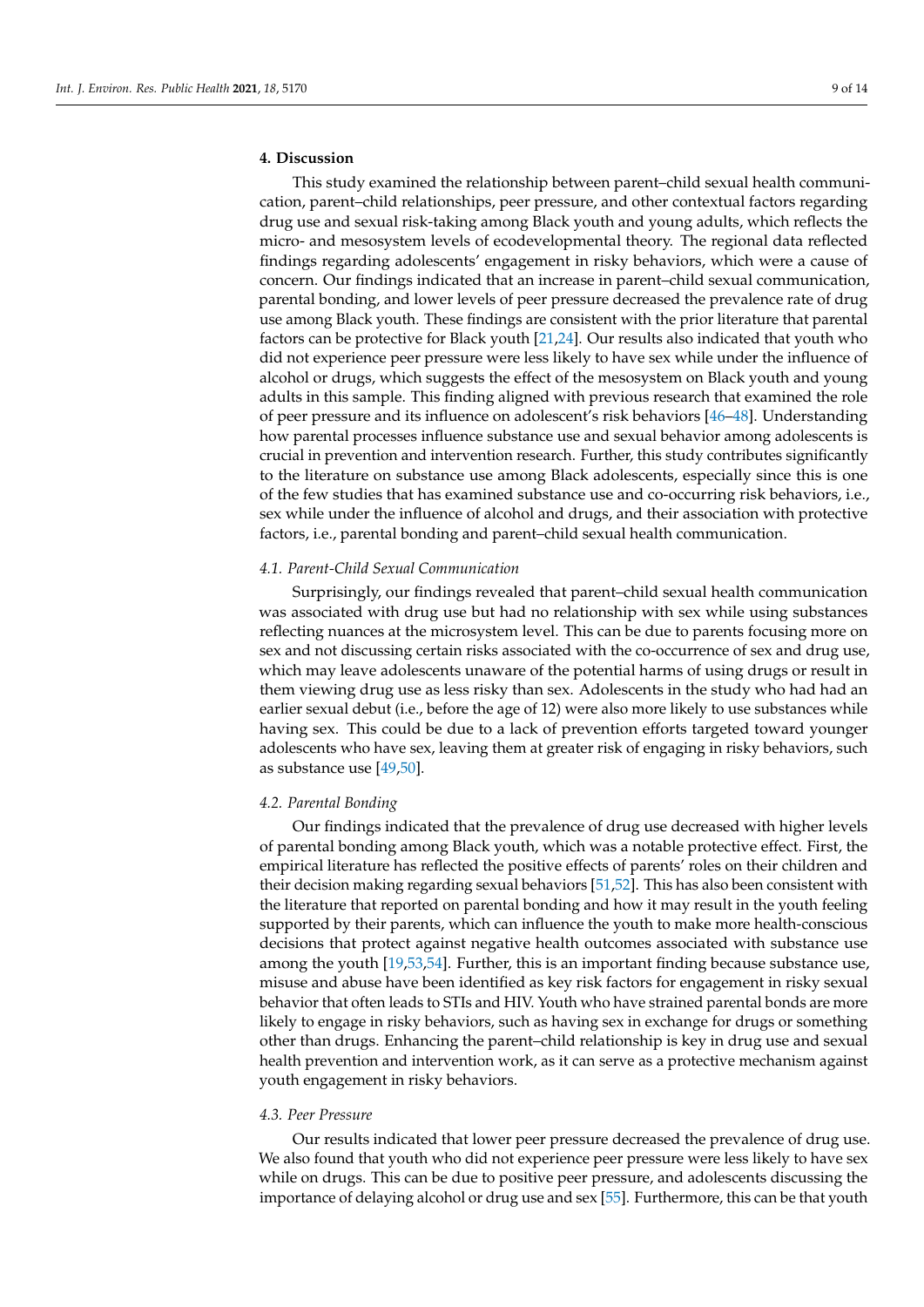are involved in activities that promote healthy behaviors such as sports, which reduces boredom that leads to drug use [\[56\]](#page-13-8). In addition, parents may also play a critical role in reducing peer pressure that influences drug use and sexual debut. Parent communication has been found to delay sex among youth. The quality of the parent–child relationship, such as parental support, involvement, and general communication has been found to delay alcohol use and influence their subsequent level of alcohol use [\[56\]](#page-13-8). Developing interventions that empower youth to make healthy decisions may help increase positive peer pressure.

## *4.4. Gender Differences*

Our results indicated that the prevalence of drug use was higher among males than females. In addition, we also found that males were more likely to report having sex while on drugs or alcohol than females. This is consistent with the prior literature that adolescent males generally engage in higher rates of alcohol use compared to girls [\[57\]](#page-13-9) and are more likely to report having sexual intercourse [\[51\]](#page-13-3). One reason that findings may differ for boys and girls may be due to masculine norms. Prior research has found that sexual activity, engaging in heavy drinking and the ability to consume large amounts of alcohol are an expression of masculinity [\[58\]](#page-13-10). Our findings suggest that research should develop culturally relevant alcohol reduction interventions and prevention efforts for both Black girls and boys, but especially boys. This will allow researchers and practitioners to help better understand Black adolescent boys who are engaging in drug and alcohol use.

### *4.5. Limitations*

Although this study contributes significantly to the literature on co-occurring risk behaviors among Black adolescents, it is not without its limitations. First, we were unable to establish the causality and directionality of the associations found due to the cross-sectional design of the study. Additionally, the study findings may not be generalizable to all youth, especially those outside the Midwest. Residual confounding may also be a problem with some of the findings. We encourage future researchers to conduct longitudinal studies to examine the impact of parental communication and bonding on adolescent behaviors over time. Second, we measured parent–child sexual health communication based on adolescent reports. Despite the quality of the survey questions, there remained the potential for some degree of under- or over reporting bias. Future research should also collect communication measurements from parents in order to assess whether their reports are consistent. Investigating trends in youth sexual behavior and substance use by gender will allow us to determine where to focus prevention and intervention efforts that can center the unique and important role that parents and parent–child communication play in the lives of their children.

## *4.6. Implications*

Our study contributes to the literature on substance use by providing insight into how parents communicate about the intersection of sex and drugs and their impact on youth behaviors. While parents may be unaware of how to discuss co-occurring risk behaviors such as having sex while using substances, we encourage researchers and prevention specialists to incorporate more parent–child programming that highlights the parent–child relationship, especially in the context of Black families, and emphasizes the discussion on the intersection of substance use and sexual health communication. Such strategies can include incorporating parent–child sexual health and substance use communication discussions during family-based initiatives in urban communities that are targeted for Black families. Strengthening Families is an evidence-based intervention that seeks to improve the family–child relationship [\[59,](#page-13-11)[60\]](#page-13-12). Incorporating more discussion about the importance of sexual health and substance use communication with children can be beneficial in improving skills. In addition, parent–child interventions may encourage parents to be direct in discussions surrounding sex or drugs. Opara et al. [\[19\]](#page-11-16) found that parents of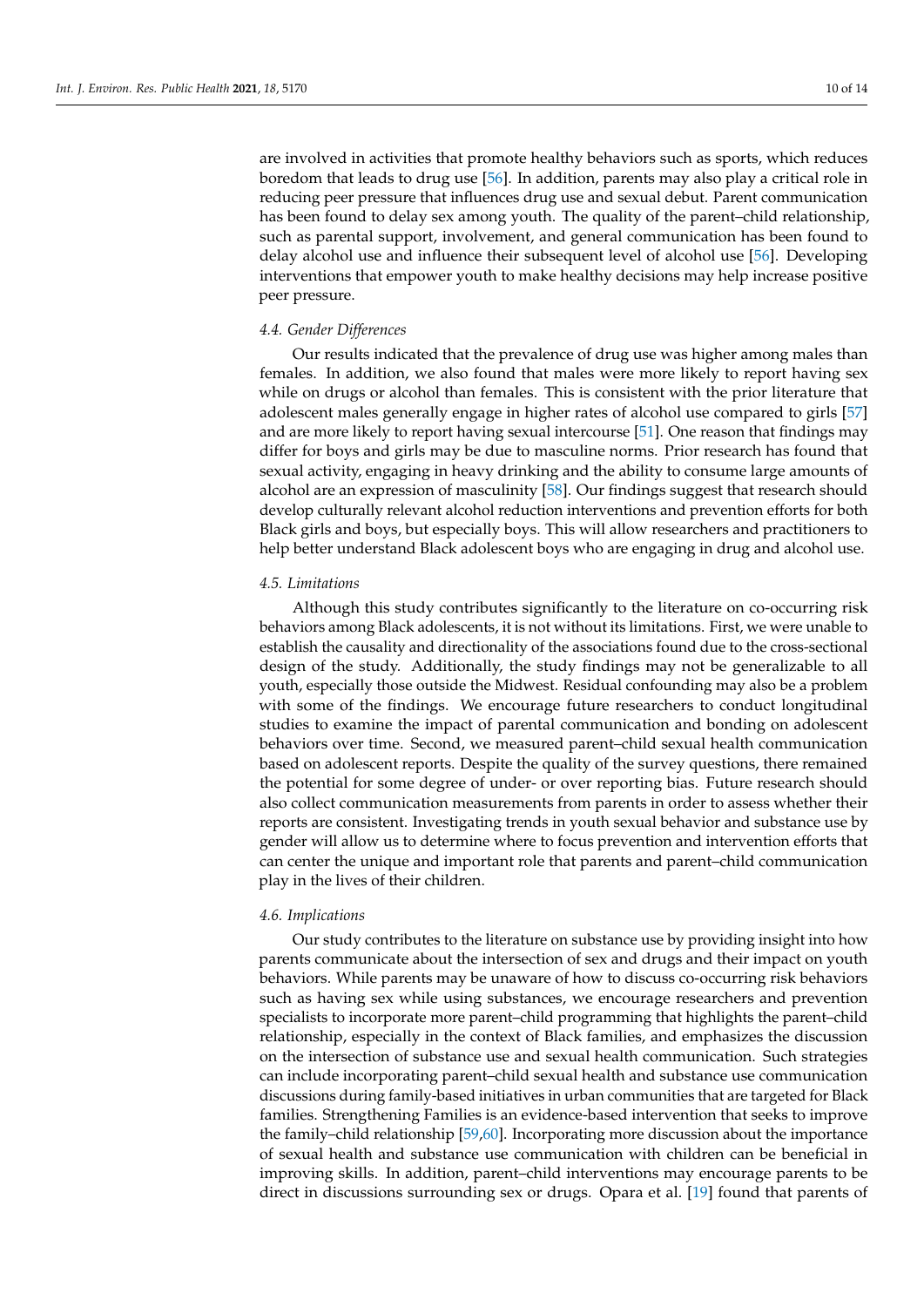youth who lived in an urban neighborhood, used their environment, which had visible effects of drug use and abuse due to multiple drug epidemics plaguing their community, as a prompt for discussions around drug use specifically. Other studies have suggested that parent–child communication about drug use and sexual health should avoid being too directive or demanding because of the possibility of adolescents doing the opposite or having been already engaged in those behaviors [\[61](#page-13-13)[,62\]](#page-13-14). It is ideal for parents to begin relatable discussions surrounding sex and drug use concurrently and earlier with their children, in order to prepare their children to resist negative behaviors associated with drug use and sex, especially paying special attention to environment and how surroundings can normalize certain behaviors in youth.

Our findings revealed the importance of the parent–child relationship and its influence on substance use and sexual behavior. Our findings also indicated that peer pressure contributes to substance use and sex under the influence of drugs. We recommend that prevention and intervention efforts align with global and domestic standards such as the United Nations Convention on the Rights of the Child, who declared adolescents across the globe "have the human right to receive sexual and reproductive health care" (U.N. Committee on the Rights of the Child). This recommendation is aligned with other organizations such as the World Health Organization, the Society for Adolescent Health and Medicine and the American Academy of Pediatrics [\[63\]](#page-13-15). Specifically, health professionals should explicitly recommend the importance of parent–child sexual health communication during each visit to promote communication prior to sexual debut and substance use for Black adolescents. Therefore, this presents a crucial implication regarding the investment of resources in developing an intervention to reduce peer pressure among youth and empowering them to make the best decisions for themselves. It is important to note that Black families in urban settings face unique ecological factors that may affect family communication and bonding quality due to their socioeconomic status, neighborhood factors, discrimination, and racism. Future research should also seek to understand how Black parents can be supported in healing from their stressful experiences while also effectively communicating with their children. Specifically, culturally adapting and implementing effective intervention that are also brief could improve parent–child communication while also effectively monitoring adolescent behavior, which may result in delayed sexual debut [\[64\]](#page-13-16). Given the likelihood of alcohol and drug use during sex with this population, aspects of effective interventions need to also reflect the propensity of ways to be more responsive, especially for Black boys.

Qualitative and mixed methods research may offer other empirical approaches the opportunity to explore sexual health communication between Black parents and their children in greater depth. It also may be a way to describe in detail what their conversations entail and why they exclude or include certain information. Moreover, individual factors such as the parent and adolescents' age, gender, parents' attitudes toward and beliefs about sexual behavior, parent and child psychopathology and strengths, parent comfort and knowledge, parents' socioeconomic status, and parents' views on drug education and sexual health should be explored in future research. In addition, given the unique experiences that Black parents and their children may have in urban settings, it may be worthwhile for future research to explore the insidious influence that structural (poverty and racism) and systemic (involvement with other systems such as child welfare and/or juvenile/criminal justice) factors have on their life quality. However, there should also be acknowledgement that although these factors may exist and persist, there are pertinent strengths and protective factors Black families possess that need to be considered in future work such as personal agency, positive parenting and parental bonding [\[51,](#page-13-3)[52\]](#page-13-4). The implementation of both a community-driven and science-based public health approach to urban prevention and intervention practice establishes the capacity for reducing the incidence of co-occurring sex and drug/alcohol misuse and creating the conditions that promote wellness and health equity for Black youth and their parents.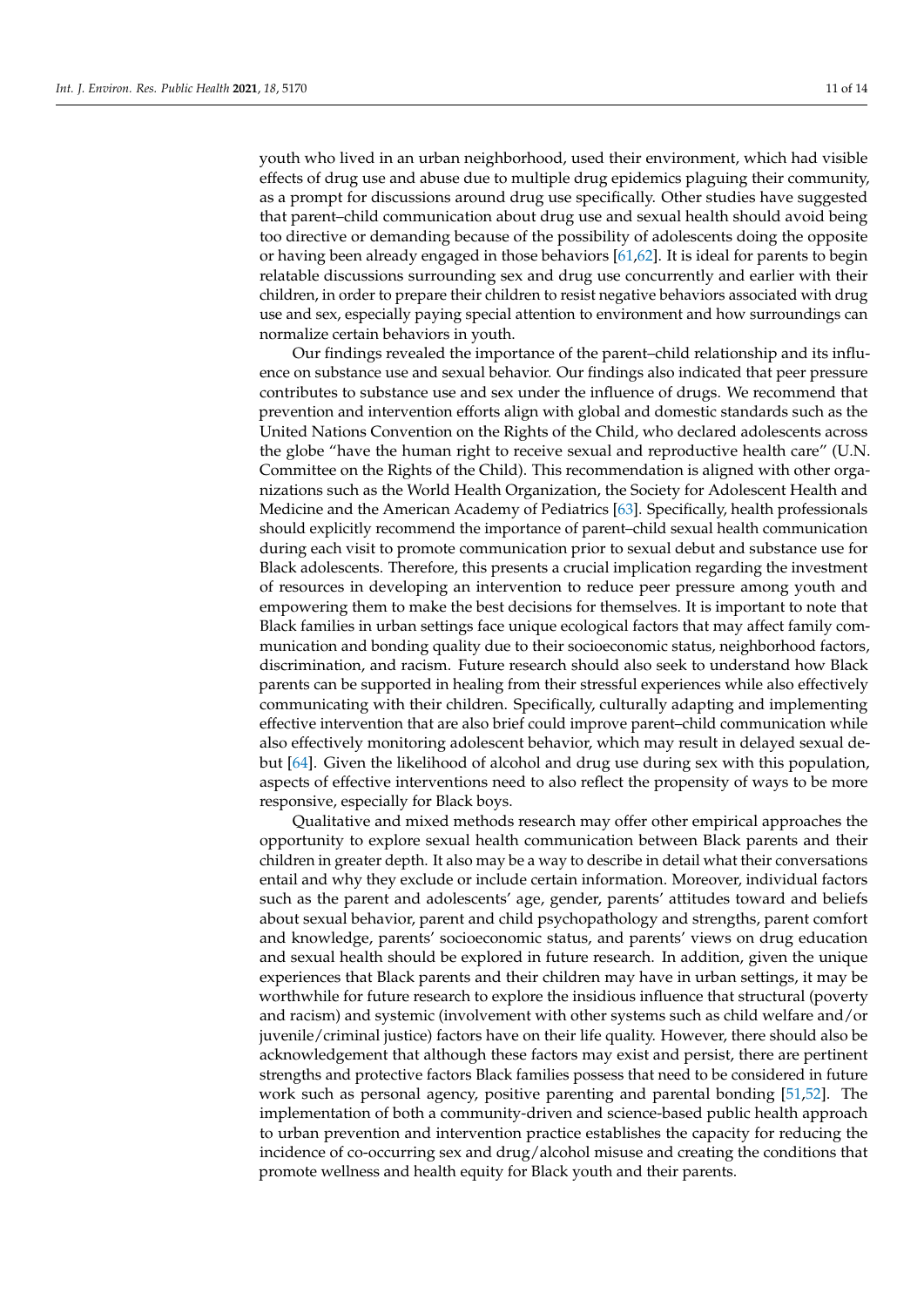**Author Contributions:** Conceptualization, D.T.B., I.O., and C.R.Q.; methodology, D.T.B. and D.T.D.; software; formal analysis, D.T.B.; writing—Original draft preparation, I.O., and S.R.R.; writing— Review and editing, D.T.D., C.R.Q., B.W., I.O., and S.R.R. All authors have read and agreed to the published version of the manuscript.

**Funding:** This research received no external funding.

**Institutional Review Board Statement:** Not applicable.

**Informed Consent Statement:** Informed consent was obtained from all subjects involved in the study.

**Data Availability Statement:** Data sharing is not applicable to this article.

**Conflicts of Interest:** The authors declare no conflict of interest.

#### **References**

- <span id="page-11-0"></span>1. Mokdad, A.H.; Marks, J.S.; Stroup, D.F.; Gerberding, J.L. Actual causes of death in the United States, 2000. *JAMA* **2004**, *291*, 1238–1245. [\[CrossRef\]](http://doi.org/10.1001/jama.291.10.1238) [\[PubMed\]](http://www.ncbi.nlm.nih.gov/pubmed/15010446)
- <span id="page-11-1"></span>2. Glass, J.E.; Rathouz, P.J.; Gattis, M.; Joo, Y.S.; Nelson, J.C.; Williams, E.C. Intersections of poverty, race/ethnicity, and sex: Alcohol consumption and adverse outcomes in the United States. *Soc. Psychiatry Psychiatr. Epidemiol.* **2017**, *52*, 515–524. [\[CrossRef\]](http://doi.org/10.1007/s00127-017-1362-4)
- <span id="page-11-2"></span>3. Kilmer, B.; Caulkins, J.P.; Everingham, S.S. *What Americas Users Spend on Illegal Drugs, 2000–2010*; Rand Corporation: Santa Monica, CA, USA, 2014.
- <span id="page-11-5"></span>4. Vaughn, M.G.; Salas-Wright, C.P.; Cordova, D.; Nelson, E.J.; Jaegers, L. Racial and ethnic trends in illicit drug use and binge drinking among adolescent and young adult offenders in the United States. *J. Crim. Justice* **2018**, *59*, 71–80. [\[CrossRef\]](http://doi.org/10.1016/j.jcrimjus.2017.05.009)
- <span id="page-11-3"></span>5. Abuse, S. *Mental Health Services Administration, Results from the 2010 National Survey on Drug Use and Health: Summary of National Findings, NSDUH Series H-41, HHS Publication No.(SMA) 11-4658*; Substance Abuse and Mental Health Services Administration: Rockville, MD, USA, 2011; p. 201.
- <span id="page-11-4"></span>6. Johnston, L.D.; O'Malley, P.M.; Bachman, J.G.; Schulenberg, J.E. *Monitoring the Future National Survey Results on Drug Use, 1975–2011*; Institute for Social Research, The University of Michigan: Ann Arbor, MI, USA, 2012; Volume I.
- <span id="page-11-6"></span>7. Baiden, P.; Mengo, C.; Boateng, G.O.; Small, E. Investigating the association between age at first alcohol use and suicidal ideation among high school students: Evidence from the youth risk behavior surveillance system. *J. Affect. Disord.* **2019**, *242*, 60–67. [\[CrossRef\]](http://doi.org/10.1016/j.jad.2018.08.078) [\[PubMed\]](http://www.ncbi.nlm.nih.gov/pubmed/30172226)
- <span id="page-11-7"></span>8. Voisin, D.R.; Elsaesser, C.; Kim, D.H.; Patel, S.; Cantara, A. The relationship between family stress and behavioral health among African American adolescents. *J. Child Fam. Stud.* **2016**, *25*, 2201–2210. [\[CrossRef\]](http://doi.org/10.1007/s10826-016-0402-0)
- <span id="page-11-8"></span>9. Voisin, D.R.; Patel, S.; Hong, J.S.; Takahashi, L.; Gaylord-Harden, N. Behavioral health correlates of exposure to community violence among African-American adolescents in Chicago. *Child. Youth Serv. Rev.* **2016**, *69*, 97–105. [\[CrossRef\]](http://doi.org/10.1016/j.childyouth.2016.08.006)
- <span id="page-11-9"></span>10. Dawson, D.A.; Grant, B.F.; Stinson, F.S.; Chou, P.S.; Huang, B.; Ruan, W.J. Recovery from DSM-IV alcohol dependence: United States, 2001–2002. *Addiction* **2005**, *100*, 281–292. [\[CrossRef\]](http://doi.org/10.1111/j.1360-0443.2004.00964.x)
- <span id="page-11-10"></span>11. Haeny, A.M.; Sartor, C.E.; Arshanapally, S.; Ahuja, M.; Werner, K.B.; Bucholz, K.K. The association between racial and socioeconomic discrimination and two stages of alcohol use in blacks. *Drug Alcohol Depend.* **2019**, *199*, 129–135. [\[CrossRef\]](http://doi.org/10.1016/j.drugalcdep.2019.02.026)
- <span id="page-11-11"></span>12. Green, K.M.; Musci, R.J.; Matson, P.A.; Johnson, R.M.; Reboussin, B.A.; Ialongo, N.S. Developmental patterns of adolescent marijuana and alcohol use and their joint association with sexual risk behavior and outcomes in young adulthood. *J. Hered.* **2017**, *94*, 115–124. [\[CrossRef\]](http://doi.org/10.1007/s11524-016-0108-z)
- <span id="page-11-12"></span>13. Ritchwood, T.D.; DeCoster, J.; Metzger, I.W.; Bolland, J.M.; Danielson, C.K. Does it really matter which drug you choose? An examination of the influence of type of drug on type of risky sexual behavior. *Addict. Behav.* **2016**, *60*, 97–102. [\[CrossRef\]](http://doi.org/10.1016/j.addbeh.2016.03.022)
- <span id="page-11-13"></span>14. Adimora, A.A.; Schoenbach, V.J. Social context, sexual networks, and racial disparities in rates of sexually transmitted infections. *J. Infect. Dis.* **2005**, *191* (Suppl. 1), S115–S122. [\[CrossRef\]](http://doi.org/10.1086/425280)
- <span id="page-11-14"></span>15. Newman, L.M.; Berman, S.M. Epidemiology of STD disparities in African American communities. *Sex. Transm. Dis.* **2008**, *35*, S4–S12. [\[CrossRef\]](http://doi.org/10.1097/OLQ.0b013e31818eb90e)
- <span id="page-11-15"></span>16. Kann, L.; McManus, T.; Harris, W.A.; Shanklin, S.L.; Flint, K.H.; Queen, B.; Lowry, R.; Chyen, D.; Whittle, L.; Thornton, J.; et al. Youth risk behavior surveillance—United States, 2017. *MMWR. Surveill. Summ.* **2018**, *67*, 1–114. [\[CrossRef\]](http://doi.org/10.15585/mmwr.ss6708a1)
- 17. Bleakley, A.; Ellithorpe, M.E.; Hennessy, M.; Khurana, A.; Jamieson, P.; Weitz, I. Alcohol, sex, and screens: Modeling media influence on adolescent alcohol and sex co-occurrence. *J. Sex Res.* **2017**, *54*, 1026–1037. [\[CrossRef\]](http://doi.org/10.1080/00224499.2017.1279585) [\[PubMed\]](http://www.ncbi.nlm.nih.gov/pubmed/28276932)
- 18. Johnson, R.M.; Fairman, B.; Gilreath, T.; Xuan, Z.; Rothman, E.F.; Parnham, T.; Furr-Holden, C.D.M. Past 15-year trends in adolescent marijuana use: Differences by race/ethnicity and sex. *Drug Alcohol Depend.* **2015**, *155*, 8–15. [\[CrossRef\]](http://doi.org/10.1016/j.drugalcdep.2015.08.025) [\[PubMed\]](http://www.ncbi.nlm.nih.gov/pubmed/26361714)
- <span id="page-11-16"></span>19. Opara, I.; Lardier, J.D.T.; Reid, R.J.; Garcia-Reid, P. "It all starts with the parents": A qualitative study on protective factors for drug-use prevention among black and hispanic girls. *Affilia* **2019**, *34*, 199–218. [\[CrossRef\]](http://doi.org/10.1177/0886109918822543)
- 20. Brawner, B.M.; Jemmott, L.S.; Wingood, G.; Lozano, A.J.; Hanlon, A.L. Project GOLD: A pilot randomized controlled trial of a novel psychoeducational HIV/STI prevention intervention for heterosexually-active black youth. *Res. Nurs. Health* **2019**, *42*, 8–28. [\[CrossRef\]](http://doi.org/10.1002/nur.21930) [\[PubMed\]](http://www.ncbi.nlm.nih.gov/pubmed/30730043)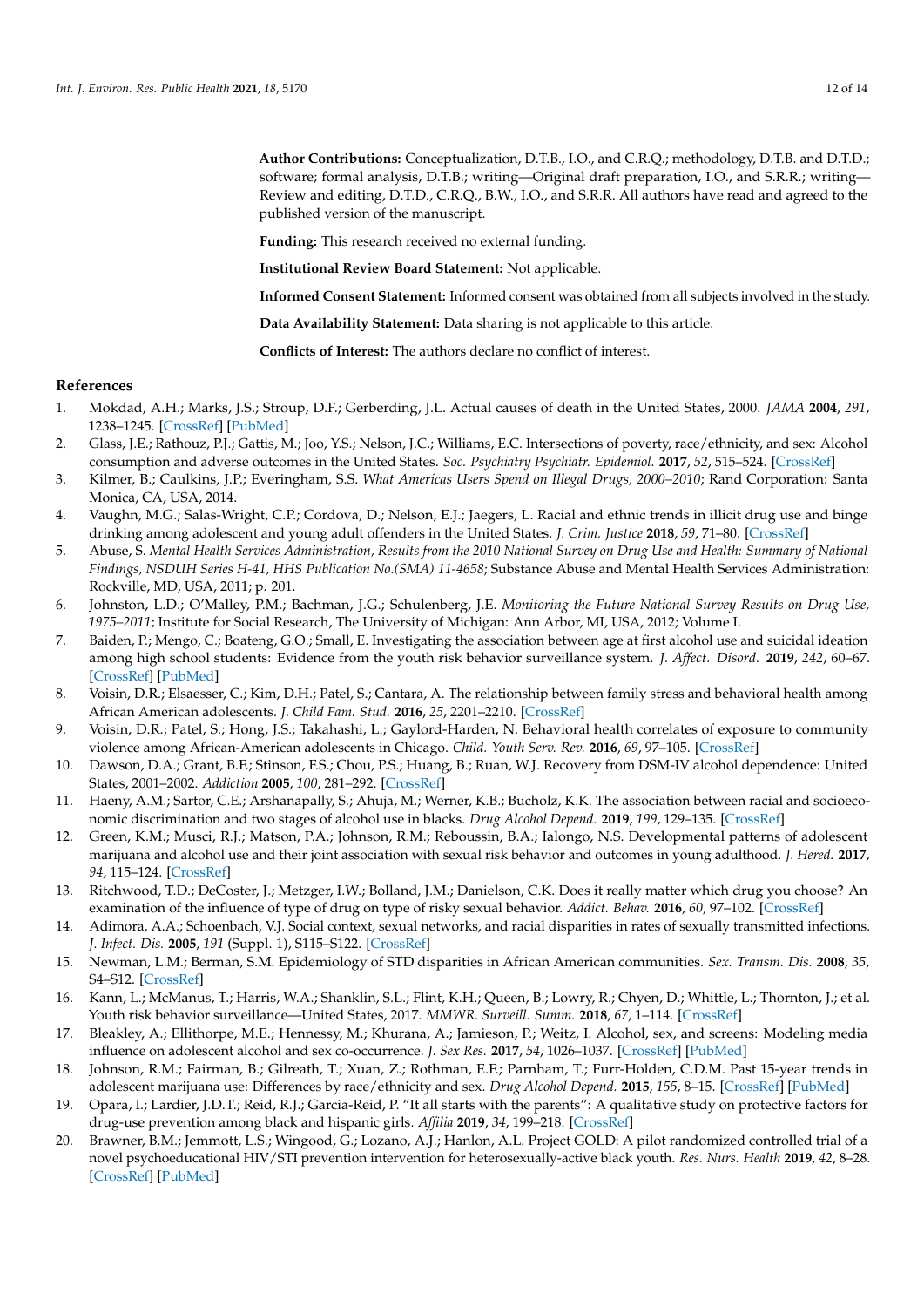- <span id="page-12-0"></span>21. Boyd, D.T.; Quinn, C.R.; Aquino, G.A. The inescapable effects of parent support on black males and HIV testing. *J. Racial Ethn. Health Disparities* **2020**, *7*, 563–570. [\[CrossRef\]](http://doi.org/10.1007/s40615-019-00685-7) [\[PubMed\]](http://www.ncbi.nlm.nih.gov/pubmed/31907873)
- <span id="page-12-1"></span>22. Fite, P.J.; Wynn, P.; Pardini, D.A. Explaining discrepancies in arrest rates between Black and White male juveniles. *J. Consult. Clin. Psychol.* **2009**, *77*, 916–927. [\[CrossRef\]](http://doi.org/10.1037/a0016626)
- <span id="page-12-2"></span>23. Heilbrun, A.; Cornell, D.; Lovegrove, P. Principal attitudes regarding zero tolerance and racial disparities in school suspensions. *Psychol. Sch.* **2015**, *52*, 489–499. [\[CrossRef\]](http://doi.org/10.1002/pits.21838)
- <span id="page-12-3"></span>24. Boyd, D.T.; Threats, M.; Winifred, O.; Nelson, L.E. The association between African American father–child relationships and HIV testing. *Am. J. Mens Health* **2020**, *14*, 1557988320982702. [\[CrossRef\]](http://doi.org/10.1177/1557988320982702) [\[PubMed\]](http://www.ncbi.nlm.nih.gov/pubmed/33356797)
- <span id="page-12-4"></span>25. Opara, I. Examining African American parent-daughter HIV risk communication using a black feminist-ecological lens: Implications for intervention. *J. Black Stud.* **2017**, *49*, 134–151. [\[CrossRef\]](http://doi.org/10.1177/0021934717741900) [\[PubMed\]](http://www.ncbi.nlm.nih.gov/pubmed/31341331)
- <span id="page-12-5"></span>26. Sutton, M.Y.; Lasswell, S.M.; Lanier, Y.; Miller, K.S. Impact of parent-child communication interventions on sex behaviors and cognitive outcomes for Black/African-American and Hispanic/Latino youth: A systematic review, 1988–2012. *J. Adolesc. Health* **2014**, *54*, 369–384. [\[CrossRef\]](http://doi.org/10.1016/j.jadohealth.2013.11.004)
- <span id="page-12-6"></span>27. Mahat, G.; Scoloveno, M.A.; Scoloveno, R. HIV/AIDS knowledge, self-efficacy for limiting sexual risk behavior and parental monitoring. *J. Pediatr. Nurs.* **2016**, *31*, e63–e69. [\[CrossRef\]](http://doi.org/10.1016/j.pedn.2015.06.015)
- <span id="page-12-10"></span>28. Harris, A.L.; Fantasia, H.C.; Castle, C.E. Father 2 son: The impact of african american father–son sexual communication on African American adolescent sons' sexual behaviors. *Am. J. Mens Health* **2018**, *13*, 155798831880472. [\[CrossRef\]](http://doi.org/10.1177/1557988318804725) [\[PubMed\]](http://www.ncbi.nlm.nih.gov/pubmed/30311826)
- <span id="page-12-7"></span>29. Zhang, J.; Cederbaum, J.A.; Jemmott, J.B.; Jemmott, L.S. Theory-based behavioral intervention increases mother–son communication about sexual risk reduction among inner-city african-americans. *J. Adolesc. Health* **2018**, *63*, 497–502. [\[CrossRef\]](http://doi.org/10.1016/j.jadohealth.2018.04.017) [\[PubMed\]](http://www.ncbi.nlm.nih.gov/pubmed/30146434)
- <span id="page-12-8"></span>30. Baker, J.L.; Lanier, Y.; James, G.; Fletcher, J.; Delish, M.; Opara, O.; Sampson, C.; Jemmott, L.; Stewart, J. "You know what you gotta do": African American fathers and sons perspectives' on parent–child sexual risk communication and HIV intervention development needs. *J. Fam. Issues* **2017**, *39*, 1685–1711. [\[CrossRef\]](http://doi.org/10.1177/0192513X17720960)
- <span id="page-12-9"></span>31. Randolph, S.D.; Coakley, T.; Shears, J.; Thorpe, R.J. African-American Fathers' Perspectives on Facilitators and Barriers to Father-Son Sexual Health Communication. *Res. Nurs. Health* **2017**, *40*, 229–236. [\[CrossRef\]](http://doi.org/10.1002/nur.21789)
- <span id="page-12-11"></span>32. Córdova, D.; Heinze, J.E.; Mistry, R.; Salas-Wright, C.P.; Zimmerman, M.A. Ecodevelopmental trajectories of family functioning: Links with HIV/STI risk behaviors and STI among Black adolescents. *Dev. Psychol.* **2016**, *52*, 1115. [\[CrossRef\]](http://doi.org/10.1037/dev0000136) [\[PubMed\]](http://www.ncbi.nlm.nih.gov/pubmed/27253262)
- <span id="page-12-12"></span>33. Feldstein Ewing, S.W.; Filbey, F.M.; Loughran, T.A.; Chassin, L.; Piquero, A.R. Which matters most? Demographic, neuropsychological, personality, and situational factors in long-term marijuana and alcohol trajectories for justice-involved male youth. *Psychol. Addict. Behav.* **2015**, *29*, 603. [\[CrossRef\]](http://doi.org/10.1037/adb0000076)
- 34. Wallace, J.M.; Muroff, J.R. Preventing substance abuse among African American children and youth: Race differences in risk factor exposure and vulnerability. *J. Prim. Prev.* **2002**, *22*, 235–261. [\[CrossRef\]](http://doi.org/10.1023/A:1013617721016)
- <span id="page-12-13"></span>35. Zapolski, T.C.B.; Pedersen, S.L.; McCarthy, D.M.; Smith, G.T. Less drinking, yet more problems: Understanding African American drinking and related problems. *Psychol. Bull.* **2014**, *140*, 188. [\[CrossRef\]](http://doi.org/10.1037/a0032113) [\[PubMed\]](http://www.ncbi.nlm.nih.gov/pubmed/23477449)
- <span id="page-12-14"></span>36. Widman, L.; Evans, R.; Javidi, H.; Choukas-Bradley, S. Assessment of parent-based interventions for adolescent sexual health. *JAMA Pediatr.* **2019**, *173*, 866–877. [\[CrossRef\]](http://doi.org/10.1001/jamapediatrics.2019.2324)
- <span id="page-12-15"></span>37. Wallace, S.A.; Neilands, T.B.; Phillips, K.S. Neighborhood context, psychological outlook, and risk behaviors among urban African American youth. *Cult. Divers. Ethn. Minor. Psychol.* **2017**, *23*, 59–69. [\[CrossRef\]](http://doi.org/10.1037/cdp0000108)
- <span id="page-12-16"></span>38. Warner, T.D. Adolescent sexual risk taking: The distribution of youth behaviors and perceived peer attitudes across neighborhood contexts. *J. Adolesc. Health* **2018**, *62*, 226–233. [\[CrossRef\]](http://doi.org/10.1016/j.jadohealth.2017.09.007) [\[PubMed\]](http://www.ncbi.nlm.nih.gov/pubmed/29217213)
- <span id="page-12-17"></span>39. Prado, G.; Huang, S.; Maldonado-Molina, M.; Bandiera, F.; Schwartz, S.J.; De La Vega, P.; Brown, C.H.; Pantin, H. An empirical test of ecodevelopmental theory in predicting HIV risk behaviors among hispanic youth. *Health Educ. Behav.* **2010**, *37*, 97–114. [\[CrossRef\]](http://doi.org/10.1177/1090198109349218) [\[PubMed\]](http://www.ncbi.nlm.nih.gov/pubmed/20130302)
- <span id="page-12-18"></span>40. Bronfenbrenner, U. *The Ecology of Human Development*; Harvard University Press: Cambridge, MA, USA, 1979.
- <span id="page-12-19"></span>41. Szapocznik, J.; Coatsworth, J.D. An ecodevelopmental framework for organizing the influences on drug abuse: A developmental model of risk and protection. In *Drug Abuse: Origins & Interventions*; Glantz, M.D., Hartel, C.R., Eds.; American Psychological Association: Washington, DC, USA, 1999; pp. 331–366. [\[CrossRef\]](http://doi.org/10.1037/10341-014? )
- <span id="page-12-20"></span>42. Murry, V.M.; Lippold, M.A. Parenting practices in diverse family structures: Examination of adolescents' development and adjustment. *J. Res. Adolesc.* **2018**, *28*, 650–664. [\[CrossRef\]](http://doi.org/10.1111/jora.12390) [\[PubMed\]](http://www.ncbi.nlm.nih.gov/pubmed/30515943)
- <span id="page-12-21"></span>43. Barros, A.J.; Hirakata, V.N. Alternatives for logistic regression in cross-sectional studies: An empirical comparison of models that directly estimate the prevalence ratio. *BMC Med Res. Methodol.* **2003**, *3*, 1–3. [\[CrossRef\]](http://doi.org/10.1186/1471-2288-3-21)
- 44. Cash, R.E.; Anderson, S.E.; Lancaster, K.E.; Lu, B.; Rivard, M.K.; Camargo, C.A., Jr.; Panchal, A.R. Comparing the prevalence of poor sleep and stress metrics in basic versus advanced life support emergency medical services personnel. *Prehospital Emerg. Care* **2020**, *24*, 644–656. [\[CrossRef\]](http://doi.org/10.1080/10903127.2020.1758259)
- <span id="page-12-22"></span>45. StataCorp. *Stata Survey Data Reference Manual Release 15*; Stata Press: College Station, TX, USA, 2017.
- <span id="page-12-23"></span>46. Jelsma, E.; Varner, F. African American adolescent substance use: The roles of racial discrimination and peer pressure. *Addict. Behav.* **2020**, *101*, 106154. [\[CrossRef\]](http://doi.org/10.1016/j.addbeh.2019.106154) [\[PubMed\]](http://www.ncbi.nlm.nih.gov/pubmed/31645003)
- 47. Paiva, A.L.; Amoyal, N.R.; Johnson, J.L.; Prochaska, J.O. Adolescent substance use initiation. *J. Early Adolesc.* **2014**, *34*, 1033–1057. [\[CrossRef\]](http://doi.org/10.1177/0272431613519497)